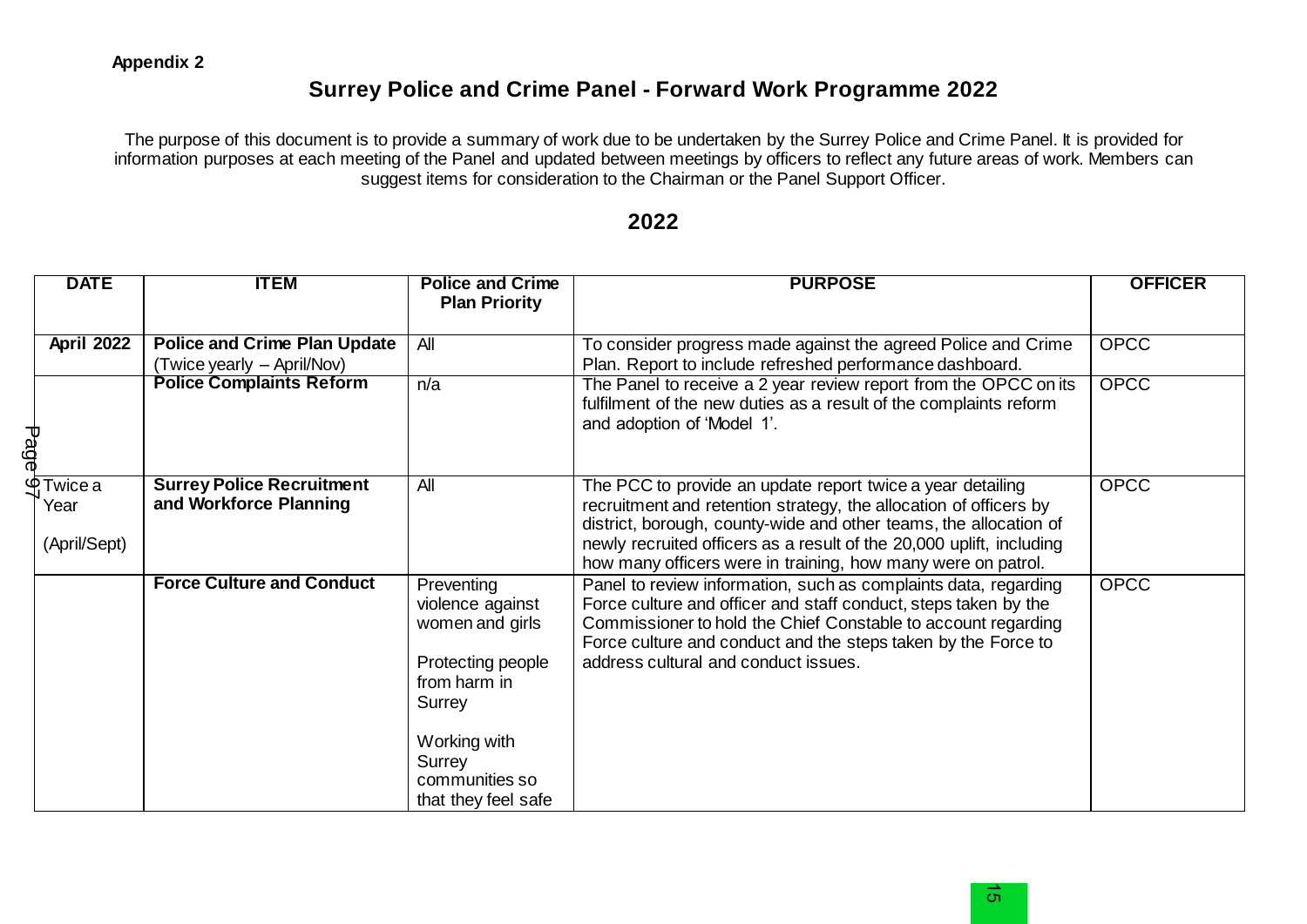|                                  | Strengthening                                                     |                                                          |                                |
|----------------------------------|-------------------------------------------------------------------|----------------------------------------------------------|--------------------------------|
|                                  | relationships<br>between Surrey<br>Police and Surrey<br>Residents |                                                          |                                |
| <b>PCC Succession Plan</b>       | n/a                                                               | Panel to review the Commissioner's draft succession plan | Alison Bolton -<br><b>OPCC</b> |
| <b>Standing Items - see list</b> |                                                                   |                                                          |                                |
|                                  |                                                                   |                                                          |                                |

| ౚఀ<br><b>DATE</b>         | <b>ITEM</b>                                                                                                                                 | <b>Police and Crime</b><br><b>Plan Priority</b> | <b>PURPOSE</b>                                                                                                                                                                                                                              | <b>OFFICER</b>                                              |
|---------------------------|---------------------------------------------------------------------------------------------------------------------------------------------|-------------------------------------------------|---------------------------------------------------------------------------------------------------------------------------------------------------------------------------------------------------------------------------------------------|-------------------------------------------------------------|
| June 2022 -<br><b>AGM</b> | Governance Items 2022/23:<br>• Election of Chairman<br>• Election of Vice Chairman<br>Re-establish Complaints SC<br>Re-establish Finance SC |                                                 | Panel to agree memberships and<br>Terms of Reference.                                                                                                                                                                                       | Scrutiny<br>Officer/Democratic<br><b>Services Assistant</b> |
|                           | <b>PCC Annual Report</b>                                                                                                                    | All                                             | The Police Reform and Social<br>Responsibility Act (2011) places a<br>duty on Police and Crime<br>Commissioners to produce an Annual<br>Report. Members of the Panel are asked to comment on<br>the report prior to its formal publication. | <b>OPCC</b>                                                 |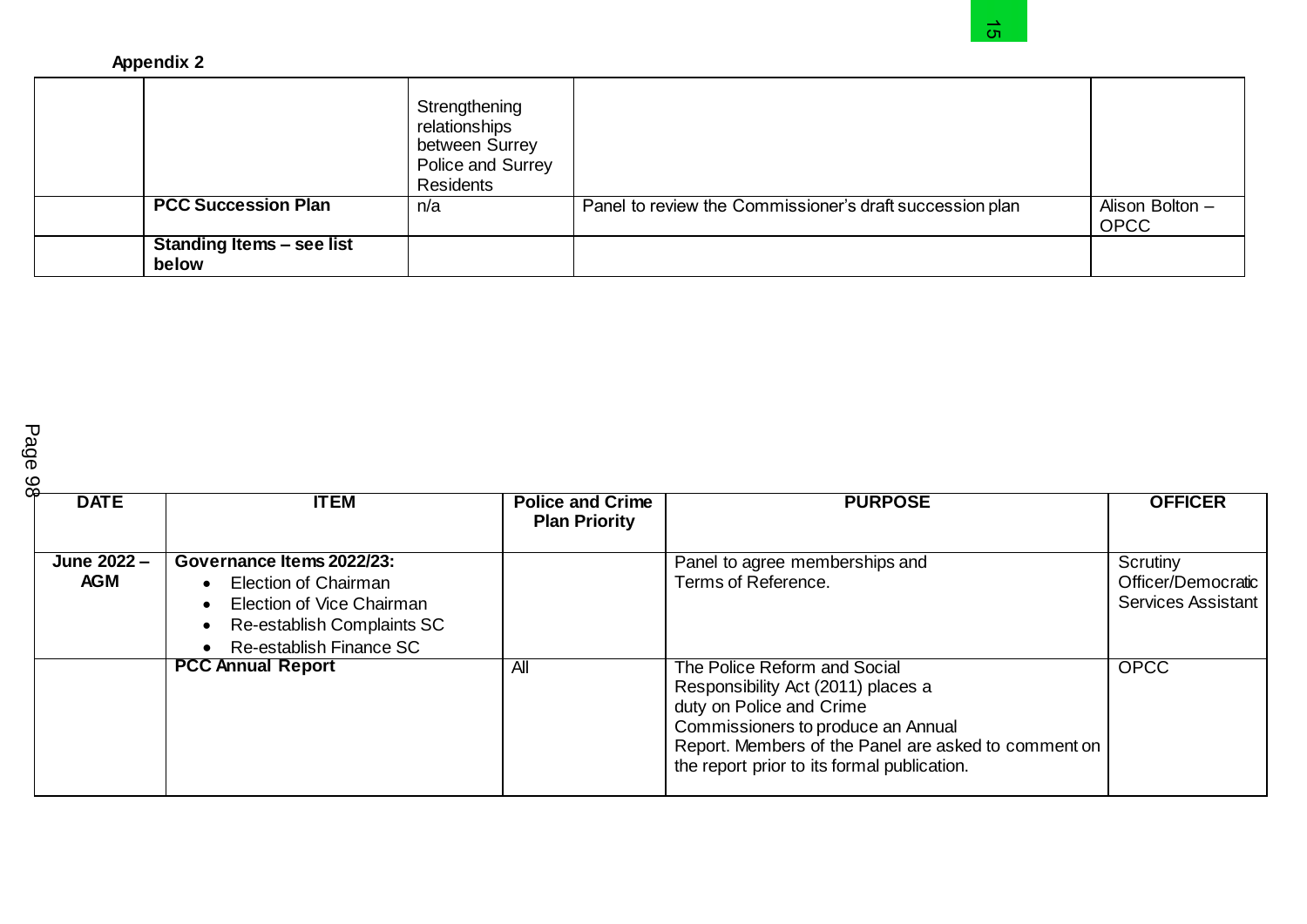**Appendix 2**

|                                                                           | <b>OPCC Commissioning Strategy</b>                                                                              | All | Panel to review the refreshed commissioning strategy<br>and make recommendations as appropriate                                               | <b>OPCC</b>                                                                      |
|---------------------------------------------------------------------------|-----------------------------------------------------------------------------------------------------------------|-----|-----------------------------------------------------------------------------------------------------------------------------------------------|----------------------------------------------------------------------------------|
|                                                                           | <b>Surrey Police Group End of Year</b><br><b>Financial Report for 2021/22</b>                                   |     | To provide the report.                                                                                                                        | OPCC - Chief<br><b>Finance Officer</b>                                           |
|                                                                           | <b>Office of the Police and Crime</b><br><b>Commissioner End of Year</b><br><b>Financial Report for 2021/22</b> |     | To provide the report.                                                                                                                        | OPCC - Chief<br><b>Finance Officer</b>                                           |
|                                                                           | PCP Annual Report 2021-2022                                                                                     |     | A summary of the PCP's activity over the last year.                                                                                           | Scrutiny<br>Officer/Democratic<br><b>Services Assistant</b>                      |
|                                                                           | <b>Estates, Housing and Building the</b><br><b>Future</b>                                                       | n/a | To update the Panel on the future of police housing and<br>estates, including the redevelopment of the Force<br>headquarters.                 | Johanna Burne -<br><b>OPCC</b>                                                   |
| Or in<br><b>September</b>                                                 | <b>Surrey PCP Finance 2021-22</b>                                                                               |     | End of year report detailing the Panel's expenditure of<br>the Home Office Grant.                                                             | Scrutiny<br>Officer/Democratic<br><b>Services Assistant</b>                      |
| $TBC -$<br><b>U</b> delayed since<br>age<br><b>November</b><br>2021 Panel | <b>HO PCC Review Part 2 and General</b><br><b>Power of Competence</b>                                           | n/a | The Panel to receive a report on the Part 2 review from<br>the OPCC and to include the Panel's submitted<br>responses to the Home Office/LGA. | <b>OPCC</b> / Scrutiny<br>Officer and<br>Democratic<br><b>Services Assistant</b> |
| 89                                                                        | Standing Items - see list below                                                                                 |     |                                                                                                                                               |                                                                                  |

| <b>DATE</b>                  | <b>ITEM</b>                                                       | <b>Police and Crime</b><br><b>Plan Priority</b> | <b>PURPOSE</b>                                                                                                                                                                                                                                                                      | <b>OFFICER</b> |
|------------------------------|-------------------------------------------------------------------|-------------------------------------------------|-------------------------------------------------------------------------------------------------------------------------------------------------------------------------------------------------------------------------------------------------------------------------------------|----------------|
| September<br>2022            | <b>Medium Term Financial Plan</b>                                 |                                                 | To note the MTFP.                                                                                                                                                                                                                                                                   | Treasurer/CFO  |
| Twice a Year<br>(April/Sept) | <b>Surrey Police Recruitment and</b><br><b>Workforce Planning</b> | All                                             | The PCC to provide an update report twice a year<br>detailing recruitment and retention strategy, the<br>allocation of officers by district, borough, county-wide<br>and other teams, the allocation of newly recruited<br>officers as a result of the 20,000 uplift, including how | <b>OPCC</b>    |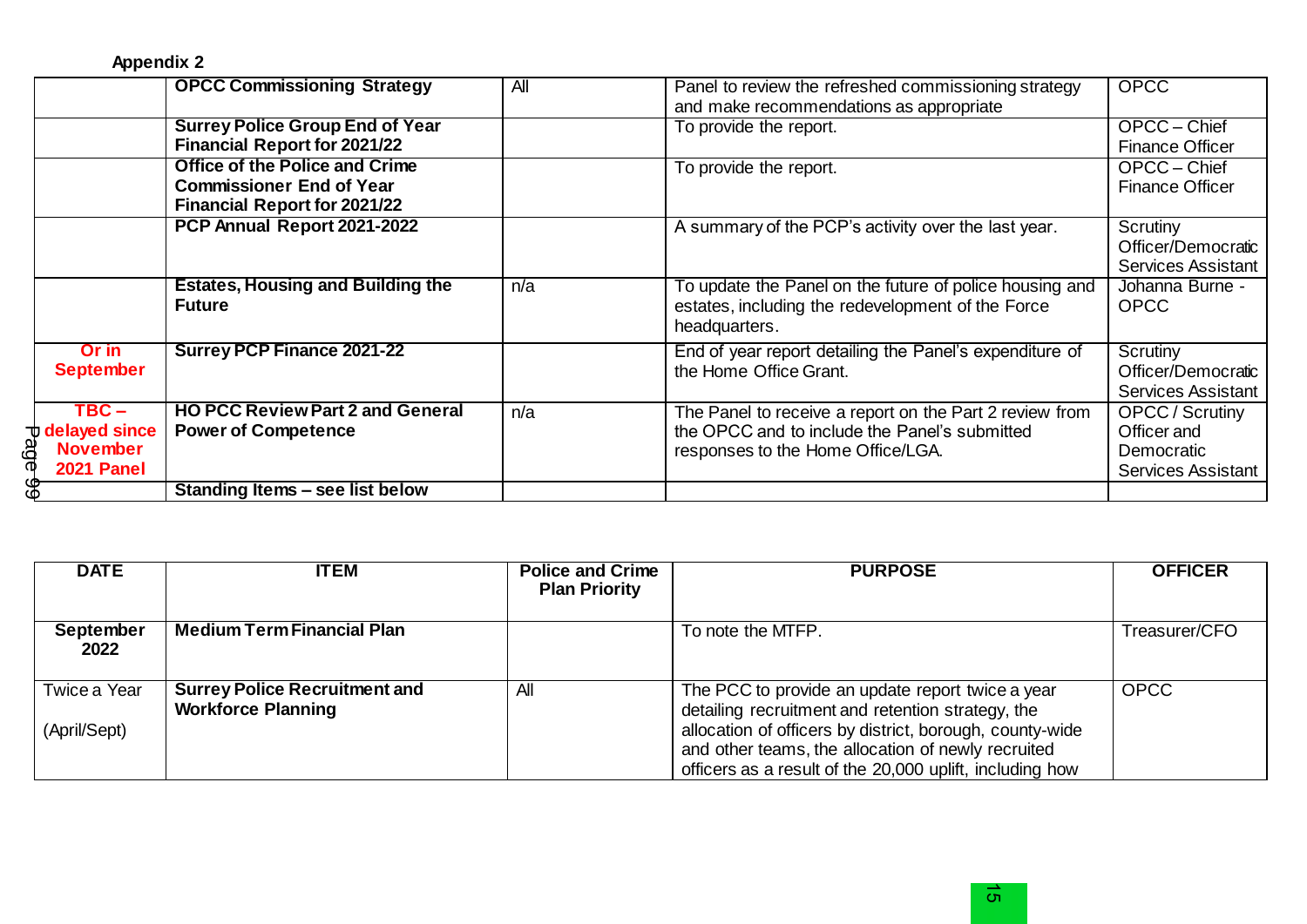|                                                                                                                                                                                                                                                                                  |                                                                 | many officers were in training, how many were on<br>patrol.                                                                                                                                                                                                                                                                                                                                                                                                                                              |             |
|----------------------------------------------------------------------------------------------------------------------------------------------------------------------------------------------------------------------------------------------------------------------------------|-----------------------------------------------------------------|----------------------------------------------------------------------------------------------------------------------------------------------------------------------------------------------------------------------------------------------------------------------------------------------------------------------------------------------------------------------------------------------------------------------------------------------------------------------------------------------------------|-------------|
| $TBC -$<br>delayed since<br><b>November</b><br>2021 Panel<br>(There has not<br>been an<br>updated PEEL<br>inspection with<br>gradings since<br>the last report<br>to the panel in<br>November<br>2020, next<br>report<br>$\frac{1}{9}$ expected in<br>$\frac{1}{9}$ summer 2022) | <b>Performance Review:</b><br><b>HMICFRS Inspection Results</b> | To receive an update on what the force is doing to<br>address key areas highlighted in the HMICFRS<br>inspections reports.<br>How effective is the force at investigating crime?<br>$\bullet$<br>How well does the force understand the current<br>and likely future demand?<br>Summary of Legitimacy, Effectiveness and<br>Efficiency.<br>Summary of PCC's responses to reports published by<br>Her Majesty's Inspectorate of Constabulary and Fire &<br>Rescue Services (HMICFRS) about Surrey Police. | <b>OPCC</b> |
|                                                                                                                                                                                                                                                                                  | Standing Items - see list below                                 |                                                                                                                                                                                                                                                                                                                                                                                                                                                                                                          |             |

| <b>DATE</b>  | <b>ITEM</b>             | <b>PURPOSE</b>                        | <b>OFFICER</b>                                  |
|--------------|-------------------------|---------------------------------------|-------------------------------------------------|
| October 2022 | <b>Informal Meeting</b> | Private informal meeting of the Panel | <b>Scrutiny Officer and Democratic Services</b> |
|              |                         | with the Chief Constable of Surrey    | <b>Assistant /OPCC</b>                          |
|              |                         | Police – Panel members to suggest     |                                                 |
|              |                         | items and Scrutiny                    |                                                 |
|              |                         | <b>Officer/Democratic Services</b>    |                                                 |
|              |                         | Assistant to liaise with OPCC.        |                                                 |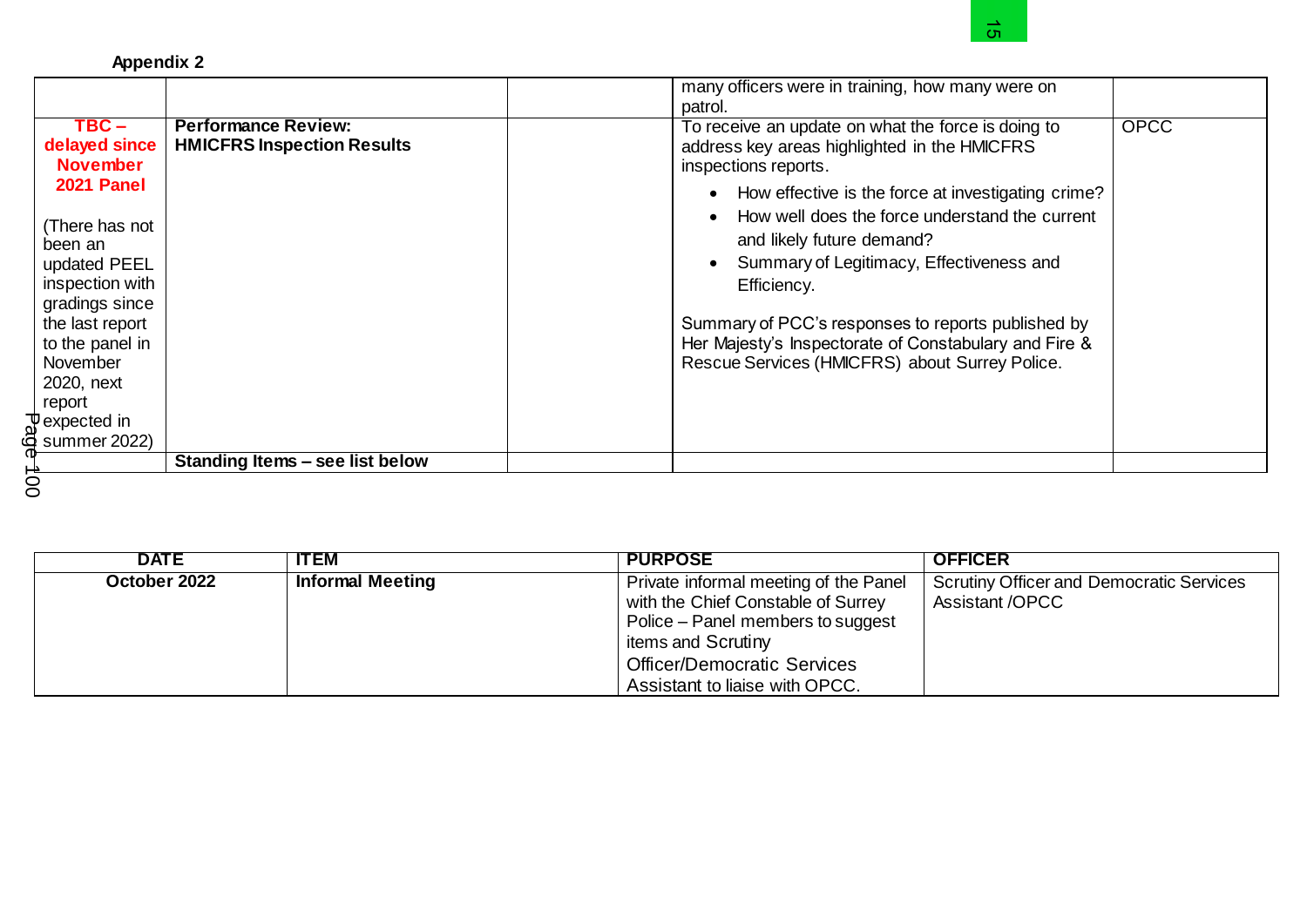**Appendix 2**

|          | <b>DATE</b>   | <b>ITEM</b>                                                                                                                                                                                                                                                              | <b>Police and</b><br><b>Crime Plan</b><br><b>Priority</b> | <b>PURPOSE</b>                                                                                                                                                                                                                                                                                                                                                                                                                                                                                               | <b>OFFICER</b>                                              |
|----------|---------------|--------------------------------------------------------------------------------------------------------------------------------------------------------------------------------------------------------------------------------------------------------------------------|-----------------------------------------------------------|--------------------------------------------------------------------------------------------------------------------------------------------------------------------------------------------------------------------------------------------------------------------------------------------------------------------------------------------------------------------------------------------------------------------------------------------------------------------------------------------------------------|-------------------------------------------------------------|
|          | November 2022 | <b>Budget Update</b><br>(Twice per year – Feb & Nov)<br>• Surrey Police Group Financial<br>Report for Month Six Financial<br>Year 2022/23<br>Office of the Police and Crime<br>$\bullet$<br><b>Commissioner Financial Report for</b><br>Month Six Financial Year 2022/23 |                                                           | As agreed at the precept setting meeting on 6<br>February 2013, to allow the Panel to have<br>oversight of the latest financial position.                                                                                                                                                                                                                                                                                                                                                                    | Johanna Burne /<br><b>Chief Finance Officer</b>             |
|          |               | <b>Police and Crime Plan Update</b><br>(Twice yearly – April/Nov)                                                                                                                                                                                                        |                                                           | To consider progress made against the agreed<br>Police and Crime Plan.                                                                                                                                                                                                                                                                                                                                                                                                                                       | <b>OPCC</b>                                                 |
| Page 101 |               | <b>Performance Review:</b><br><b>HMICFRS Inspection Results</b>                                                                                                                                                                                                          |                                                           | To receive an update on what the force is doing<br>to address key areas highlighted in the<br>HMICFRS inspections reports.<br>How effective is the force at investigating<br>crime?<br>How well does the force understand the<br>current and likely future demand?<br>Summary of Legitimacy, Effectiveness<br>and Efficiency.<br>Summary of PCC's responses to reports<br>published by Her Majesty's Inspectorate of<br><b>Constabulary and Fire &amp; Rescue Services</b><br>(HMICFRS) about Surrey Police. | <b>OPCC</b>                                                 |
|          |               | <b>Surrey PCP Budget Mid-Year Claim</b><br>2022                                                                                                                                                                                                                          |                                                           | Mid-year report detailing the Panel's expenditure<br>of the Home Office Grant.                                                                                                                                                                                                                                                                                                                                                                                                                               | Scrutiny<br>Officer/Democratic<br><b>Services Assistant</b> |
|          |               | Standing Items - see list below                                                                                                                                                                                                                                          |                                                           |                                                                                                                                                                                                                                                                                                                                                                                                                                                                                                              |                                                             |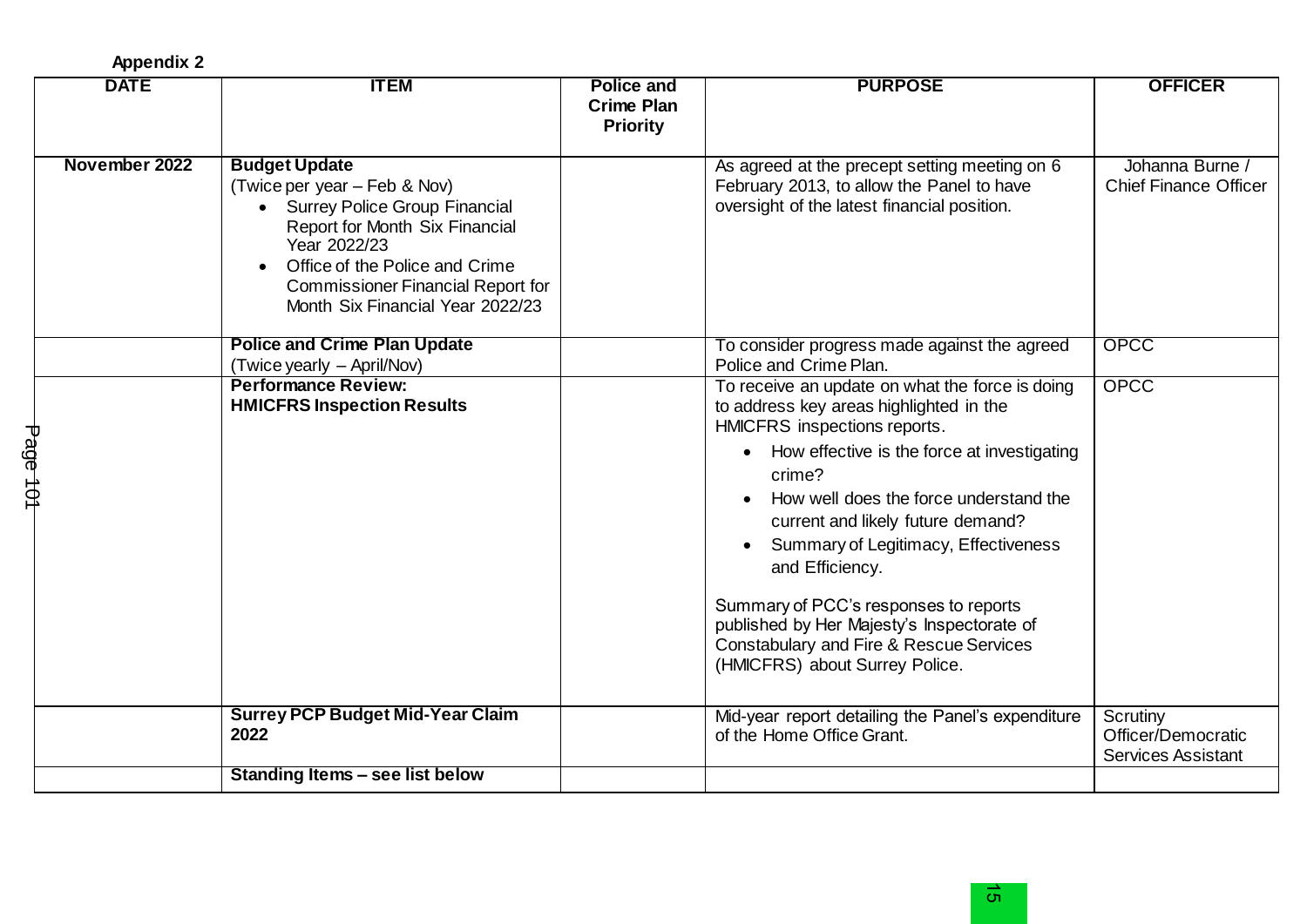| <b>Appendix 2</b>                                                        |                                 |                                                    | ຕ.                                                                                                                                                                                                                                                                        |                                |
|--------------------------------------------------------------------------|---------------------------------|----------------------------------------------------|---------------------------------------------------------------------------------------------------------------------------------------------------------------------------------------------------------------------------------------------------------------------------|--------------------------------|
|                                                                          |                                 |                                                    | <b>STANDING ITEMS: these will appear on every agenda</b>                                                                                                                                                                                                                  |                                |
| Subject/Title                                                            | <b>Dates</b>                    | Police and<br><b>Crime Plan</b><br><b>Priority</b> | <b>Purpose</b>                                                                                                                                                                                                                                                            | <b>Contact Officer</b>         |
| <b>PCC Forward Plan and Key</b><br><b>Decisions</b>                      | All                             | All                                                | To review the key decisions made by the PCC in line with the Police<br>Reform and Social Responsibility Act 2011, Section 28(6).<br>Decisions - Office of the Police and Crime Commissioner for<br><b>Surrey (surrey-pcc.gov.uk)</b><br>To review the PCC's forward plan. | <b>OPCC</b>                    |
| <b>Performance Meetings</b><br>Page 102                                  | All                             | N/A                                                | To consider issues raised during monthly discussions between the<br>PCC and the Chief Constable.<br>To include the web link and notice of upcoming public meetings and<br>most recent public performance report.                                                          | Johanna Burne -<br><b>OPCC</b> |
| <b>Building the Future Update</b>                                        | All                             | n/a                                                | A standing item to update the Panel on the future of police estates.                                                                                                                                                                                                      | Johanna Burne -<br><b>OPCC</b> |
| <b>Surrey Police Recruitment and</b><br><b>Workforce Planning Update</b> | Twice a<br>Year<br>(April/Sept) | All                                                | The PCC to provide an update report every three months detailing the<br>allocation of newly recruited officers as a result of the 20,000 uplift,<br>how many officers were in training and how many were on patrol.                                                       | Johanna Burne -<br><b>OPCC</b> |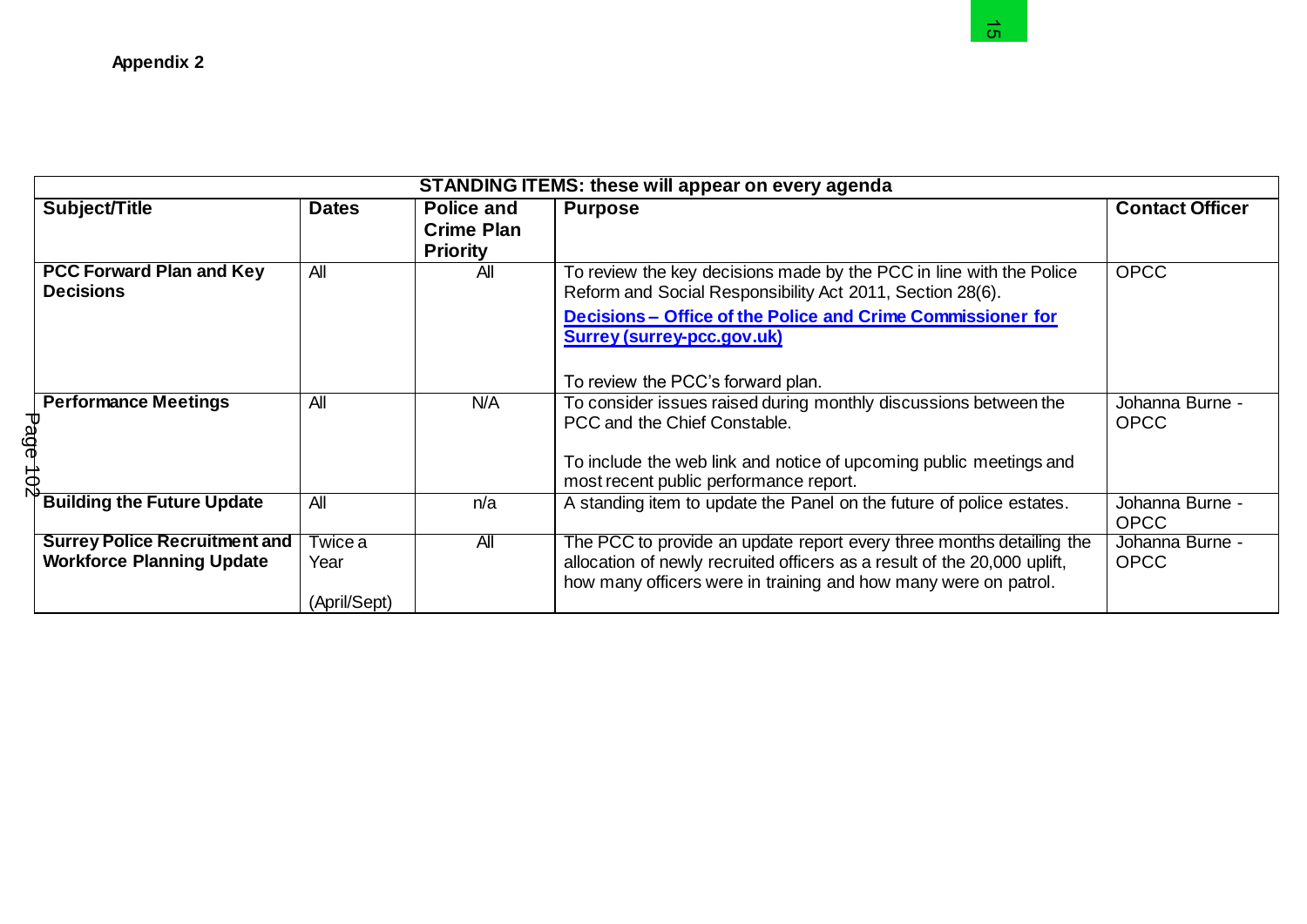| <b>Appendix 2</b> |  |
|-------------------|--|
|-------------------|--|

| <b>Recommendations Tracker</b><br>and Forward Work<br>Programme | All | N/A        | To monitor responses, actions and outcomes against<br>recommendations or requests for further actions. To provide a<br>summary of work due to be undertaken by the Surrey Police and<br>Crime Panel and work that has recently been completed. | Scrutiny<br>Officer/Democratic<br><b>Services Assistant</b> |
|-----------------------------------------------------------------|-----|------------|------------------------------------------------------------------------------------------------------------------------------------------------------------------------------------------------------------------------------------------------|-------------------------------------------------------------|
| <b>Commissioners Question</b><br>Time                           | All | N/A        | For the Panel to raise any issues or queries concerning crime and<br>policing in Surrey with the Commissioner-questions to be provided<br>four working days in advance.                                                                        | Scrutiny<br>Officer/Democratic<br><b>Services Assistant</b> |
| <b>Complaints</b>                                               | All | <b>N/A</b> | To monitor complaints received against the PCC and / or the DPCC                                                                                                                                                                               | Scrutiny<br>Officer/Democratic<br><b>Services Assistant</b> |

| <b>TEMS KEPT UNDER REVIEW</b> |        |        |                                                        |      |  |  |
|-------------------------------|--------|--------|--------------------------------------------------------|------|--|--|
| <b>ERP (Equip) Programme</b>  | Part 2 | Part 2 | Updates under Part 2 to be provided where appropriate. | OPCC |  |  |
|                               |        |        |                                                        |      |  |  |